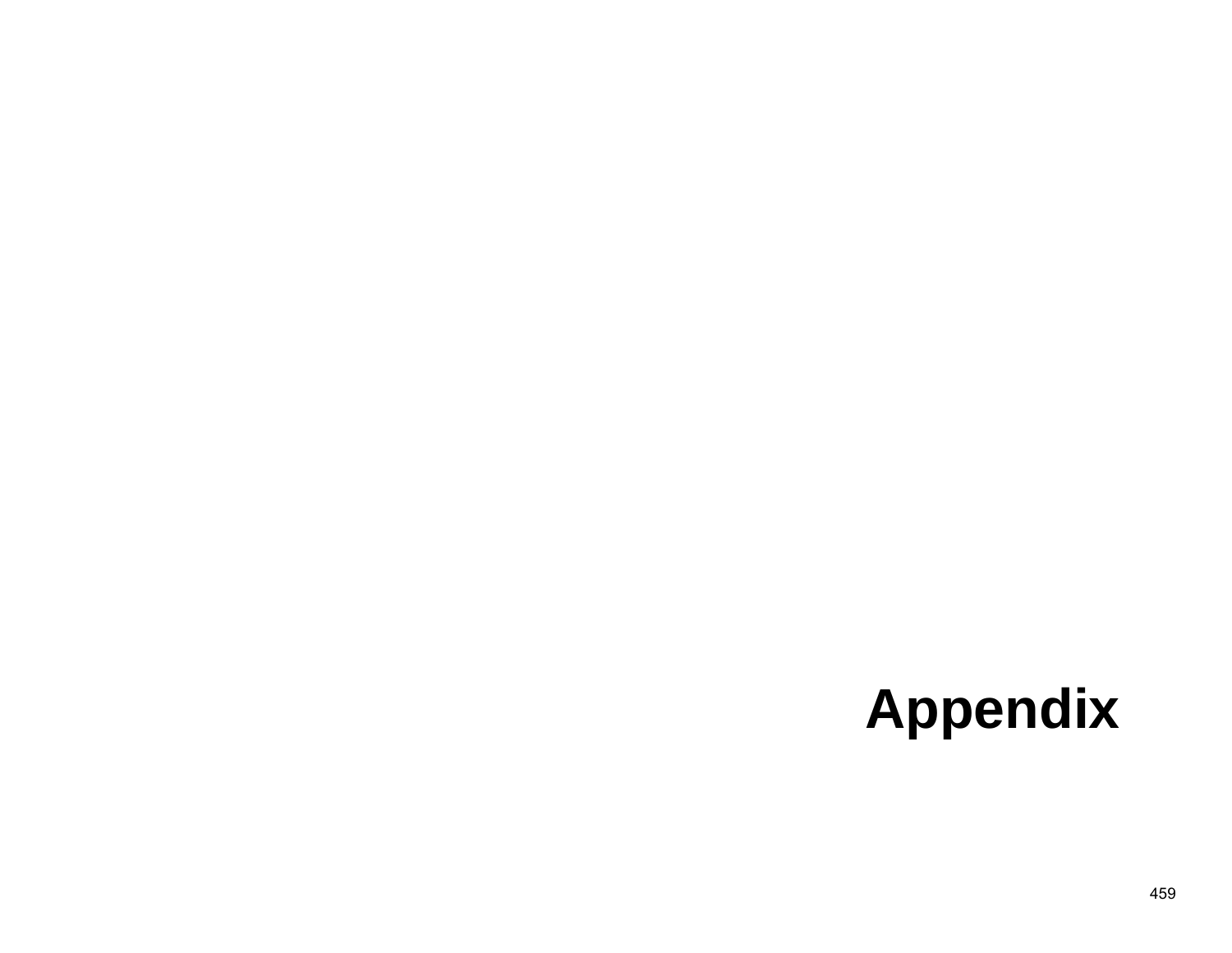## **Glossary**

*Account Code.* A five-digit code assigned to a specific type of receipt or expenditure. A major account code is a grouping of expenditures or receipts on the basis of the types of goods or services purchased or rendered. For example, personnel services, materials, supplies, and equipment are major account codes.

*Accounting Unit (AU):* An accounting unit is a subunit of a fund. Each fund contains one or more accounting units, a specific and distinguishable budgetary unit of work or service. Accounting units are detailed levels of budget spending authority created to accomplish the approved objectives of the fund.

*Accounting Unit Number:* An eight (8)-digit number which uniquely identifies the accounting unit. The first digit indicates the fund type, while the second digit indicates the department.

*Allocation:* A portion of a lump-sum appropriation which is designated for expenditure by specific organizational units or for special purposes. See *Appropriation.*

*Appropriation:* An expenditure authorized by the city council for a specified amount and time.

*Assessed Valuation:* The value that is established for real estate or other property by a government for use as a basis for levying property taxes.

*Bond:* A written promise to pay a specific sum of money (called the principal amount or face value) at a specified future date (called the maturity date) along with periodic interest at a specified rate.

*Budget Document:* The written record of the comprehensive financial plan the mayor presents to the city council for review, revision if deemed appropriate, and adoption.

*Capital Allocation:* Assignment of available capital (dollars) to specific uses.

*Capital Expenditure:* Actual spending of capital (dollars) for capital improvement projects.

*Capital Improvement:* The purchase or construction of durable/fixed assets. Examples include streets, bridges, parks or buildings.

*Capital Improvement Budget (CIB):* A plan for capital expenditures (physical development of the city) to be incurred each year, over a fixed number of years, in order to meet capital needs arising from the long-term work program.

*Capital Outlay:* Equipment, machinery, vehicles or furniture items included in the operating budget. See *Capital Improvement Budget***.**

*Capital Projects Fund:* A fund established to account for all financial resources used for the construction or acquisition of major capital facilities, except those financed by special assessment, proprietary or fiduciary funds.

*CIB:* Acronym for capital improvement budget.

*COMET*: Acronym for City Operations Modernization and Enterprise Transformation, Saint Paul's technology improvement project. See *ERP*.

*Debt Service Fund:* A fund established to account for the financial resources used for the payment of long-term general obligation debt principal, interest, and related costs.

*Division:* An organizational subunit of a department. Each department has one or more divisions, which are responsible for one or more activities.

*Encumbrances:* Legal commitment of appropriated funds (in the form of purchase orders or contracts) to purchase goods or services to be delivered or performed at a future date. They cease to be encumbrances when paid or when the actual liability is created.

*Enterprise Fund:* A fund established to account for city operations that are financed and operated in a manner similar to private business enterprises. The intent is that the costs (expenses, including depreciation) of providing goods and services on a continuing basis be financed or recovered primarily through user charges.

*ERP:* Acronym for Enterprise Resource Planning, a document and information management system.

*ETI:* Acronym for Enterprise Technology Initiative. This is an activity in the Technology department in which spending and financing for city-wide technology improvements are budgeted.

*Expenditures:* Total charges incurred, whether paid or unpaid, including the provision for retirement of debt not reported as a liability of the fund from which it will be retired, and capital outlays (for governmental funds and fiduciary funds, except non-expendable trust funds) .

*Expenses.* Charges incurred, whether paid or unpaid, for operation, maintenance, interest, and other charges which benefit the current fiscal period (for proprietary funds and non-expendable trust funds). See *Expenditures*.

*FMS or FM-80:* Reference to the City of Saint Paul's financial management computer system. This system is planned to be retired in 2013 and replaced with the City's new ERP system.

*FORCE:* Acronym for focusing our resources on community empowerment. This is a unit within the Police Department dedicated to combat problems, at the neighborhood level, of street level narcotics, problem properties and disruptive behavior.

*Fiduciary Fund:* A fund established to account for resources held for the benefit of parties outside the government.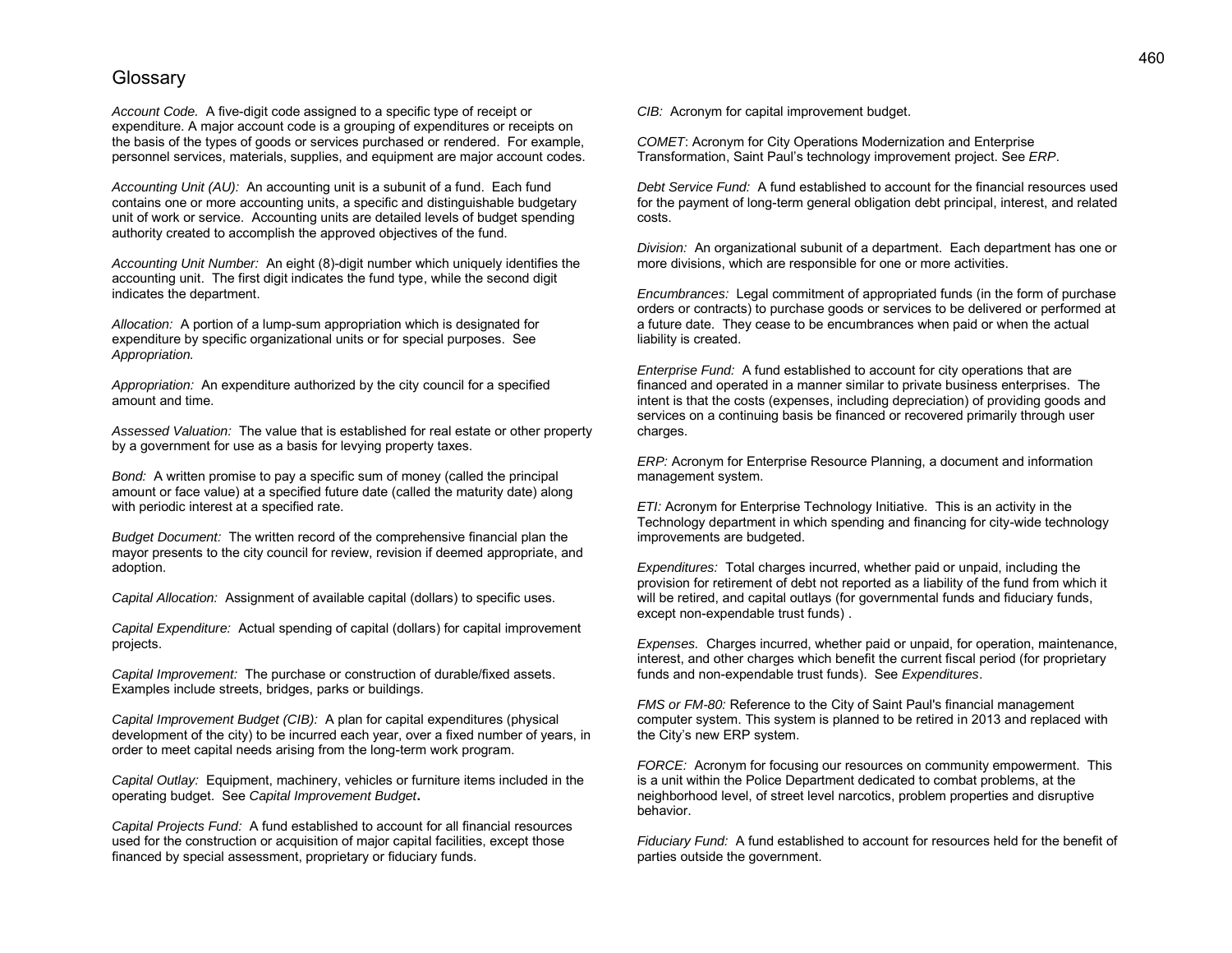## Glossary – Continued

*Financing Plan:* Identifies sources of revenues that support the spending plan.

*Full Time Equivalent (FTE):* A personnel position which is financed for the equivalent of 80 hours per pay period, for 26.1 pay periods (a typical year), or 2,088 hours in a year. This is roughly equivalent to 40 hours per week for 52 weeks. For example, a .5 FTE would represent 20 hours per week for 52 weeks, or 40 hours per week for 26 weeks. A 1.0 FTE is a general reference to a position normally working for a year.

*Fund:* Each individual fund is a separate accounting entity having its own assets, liabilities, revenues and expenditures or expenses. City financial resources are allocated to, and accounted for, in individual funds based on legal, donor, or administrative restrictions or requirements.

*Fund Balance:* An equity account reflecting the excess of accumulated assets over accumulated liabilities and reserves (monies set aside for specific purposes).

*Fund Manager:* Fund managers are accountable to and receive authority from their department director and division manager, and ultimately from the mayor, the city council, and city residents/taxpayers. Each fund manager is responsible for correctly preparing and submitting the portion of the city's financial plan that is provided by their fund. This includes a properly completed budget request consisting of performance, spending and financing plans. Fund managers are responsible for monitoring the collection of receipts, authorizing spending payments, cash flow planning, and service delivery in accordance with the adopted plan. Fund managers are also responsible for forecasting significant performance, spending or financing variances, determining their cause, creating a solution, and reporting such information to their department director and the director of the office of financial services. See *Performance Plan*, *Spending Plan*, and *Financing Plan*.

*Fund Number:* A three-digit number which uniquely identifies the fund. For example, the General Fund is fund number 100, the city grants fund is 200, and the parks and recreation special projects is 260. There is no significance to the sequence of numbers. See *Activity Number.*

*Fund Type:* A classification of funds by similar purpose. The fund types are: governmental (general, special revenue, debt service, capital project, special assessment), proprietary (enterprise, internal service), and fiduciary (trust and agency funds). Although the city hall annex operating fund and the public works engineering fund are separate funds, they are the same fund type (internal service). See each fund type for its definition. Also see *Fund*.

*GIS:* Acronym for geographic based information systems.

*General Fund:* The fund used to account for all financial resources not specifically earmarked for other purposes. The General Fund is the primary operating fund for the City of Saint Paul.

*Governmental Funds:* All funds other than fiduciary and proprietary funds. Includes the general fund, special revenue funds, capital projects funds, debt service funds and special assessment funds. The measurement focus is on spending or financial flow rather than on net income. See *Fiduciary Funds* and *Proprietary Funds.*

*Internal Service Fund:* A fund established to account for the financing of goods or services provided by one city department to other city departments, divisions or funds on a cost-reimbursement basis.

*LGA:* Acronym for local government aid. See *State Aids*.

*MSA:* Acronym for municipal state aids. See *State Aids*.

*Operating Budget:* The annual operating budget is the primary means by which most of the financing, acquisition, spending and service delivery activities of a government are controlled.

*Operating Transfer In/Out:* Interfund transfers are legally authorized transfers between a fund receiving revenue and a fund where resources are expended.

*PED:* Acronym for the planning and economic development department.

*Permanent Fund:* A fund established to account for the custody and administration of assets held in a trust capacity. The assets held in a trust fund must be spent or invested in accordance with the conditions of the trust. Expendable trust funds are similar to governmental funds in that the measurement focus is on spending or financial flow rather than on net income. Non-expendable trust funds are similar to proprietary funds, with the measurement focus on determination of net income. See *Agency Fund* and *Fiduciary Fund*.

*Proprietary Funds:* Any fund which attempts to determine net income. Measurement focus is on cost of services similar to private sector for-profit organizations. This category includes enterprise and internal service funds.

*Recoverable Expenditure:* An expenditure made for, or on behalf of, another governmental unit, fund, or department, private individual, firm, or corporation which will, subsequently, be recovered in cash or its equivalent.

*Retained Earnings:* An equity account reflecting the accumulated earnings of an enterprise or internal service fund which are not reserved for any specific purpose.

*Special Assessment:* Charges which the local government collects from property owners to pay for specific services or capital improvement projects such as streets, sewers, etc., which benefit a particular piece of real estate.